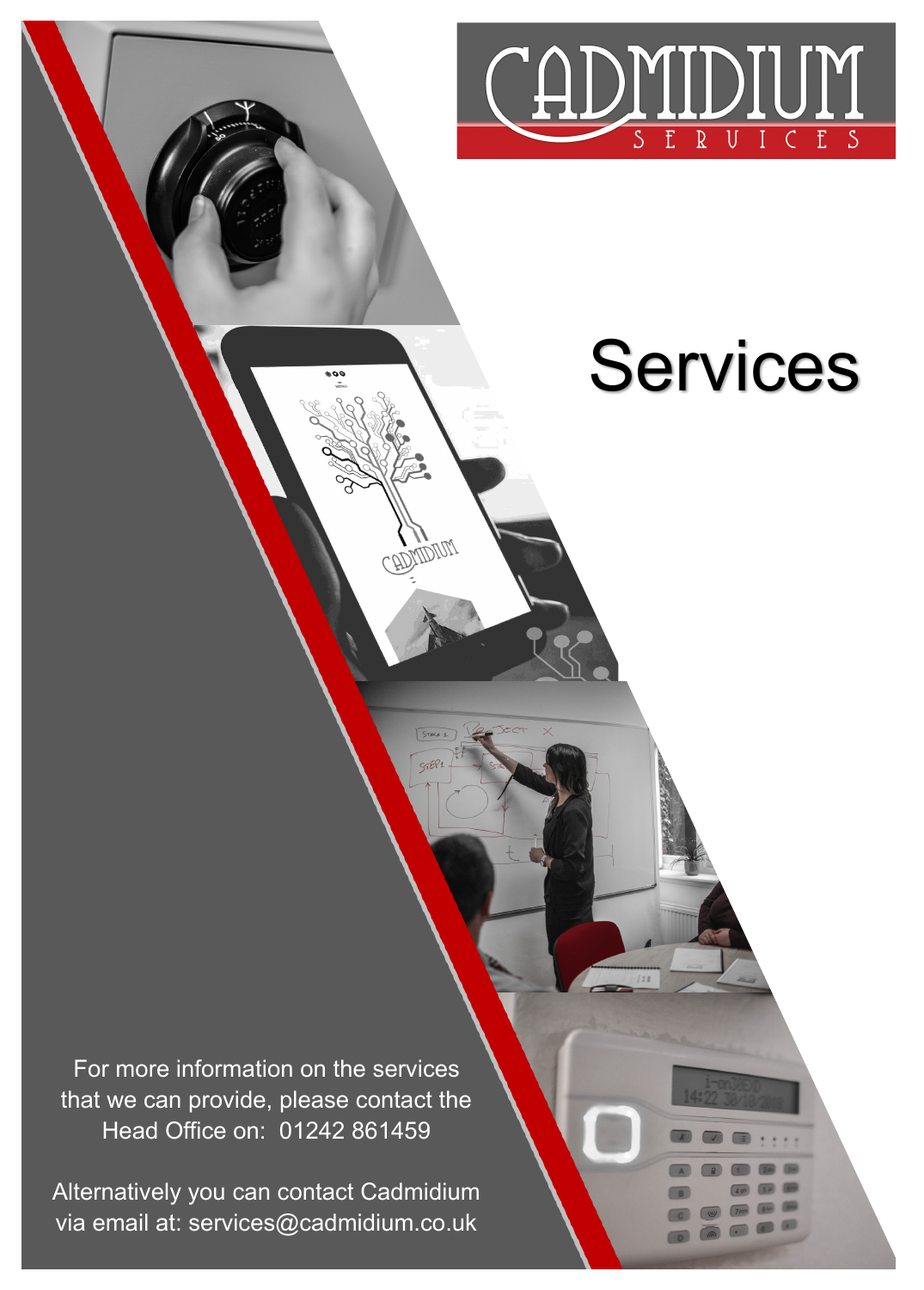

Cadmidium prides itself in employing a team of P3M professionals with first class Project, Programme and Portfolio Management experiences and qualifications including; PRINCE2, APMP, AGILE, MOR and MSP. We have a wealth of experience of delivering P3M services to successfully deliver projects, programmes and portfolios both on-site and off-site throughout the UK and NATO nations. We follow APMP principles and PRINCE2 methodologies, employing experienced, dynamic and competent P3M professionals that are adaptable and exceed customer expectations.

### SYSTEMS ENGINEERING

System's Engineering is viewed within Cadmidium as a discipline that integrates the specialist areas, Subject Matter Experts and functional groups into an efficient, effective and resourceful team to ensure a structured development procedure is followed from concept through the design and build and into operation and disposal. We have taken the traditional V-Model and adapted it to fit the needs of our business and our customers, this has formed the basis of our Design and Build procedure. We strongly believe a consensus at the start of any project in regards to what will constitute an effective output is essential for successfully delivery. We have successfully delivered numerous defence projects through our System's Engineering function and are continuously reviewing this area to identify opportunities for improvement and innovation and to ensure all standards are met.

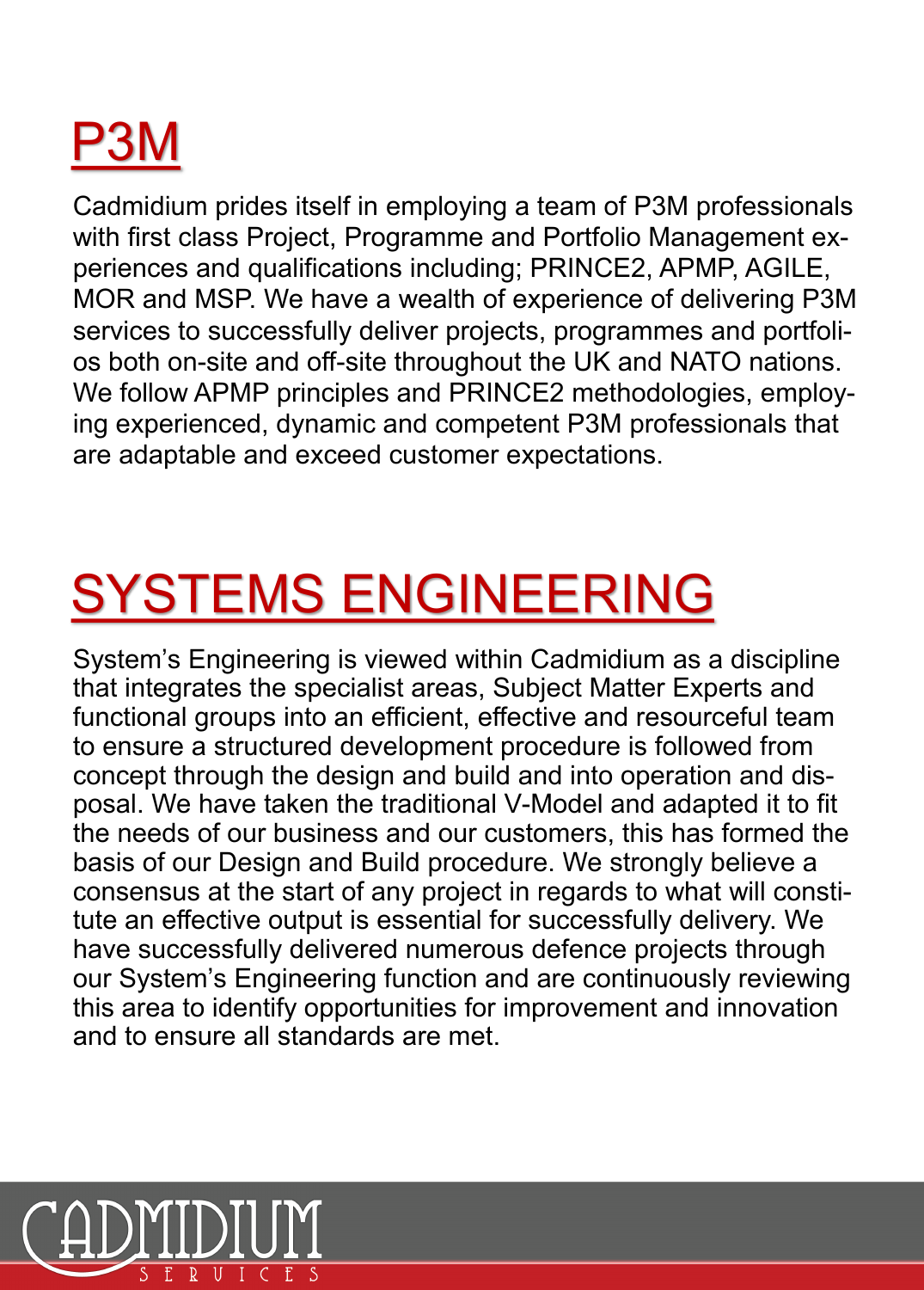## **SECURITY**

Cadmidium provides specialist Information Assurance, Cyber Security, InfoSec & Solution consultancy services. We apply industry's best practise and incorporate ISO 27001 into our security work. With extensive experience in MOD we are knowledgeable in many Security Policies, including JSP440, 441, 890, 891, 604, and many more. Our specialist teams include Certified Professional (CCP) consultants. Customers can cover their need for expert advice and assistance in meeting Governance, Risk and Compliance, Threat Protection, Threat Mitigation and Solution Management requirements.

### TRAINING

Cadmidium's Training Service provides customers with training needs analysis; training design, delivery and evaluation services for all technical training requirements. We use proven approaches to training methodology ensuring cost-effective training is identified, designed and delivered to meet the customer needs. We have deliver technical training to NATO and have had a 100% success rate. We offer a range of Service Features which include; Training Material and Media, Course designs to meet your objectives, Bespoke targeted training material provided for ongoing use, Full analysis of training Outcomes and Evaluation Reports, and many more Service Features and benefits that can be issued upon request. Our courses can be delivered at customer premises or at Cadmidium Premises.